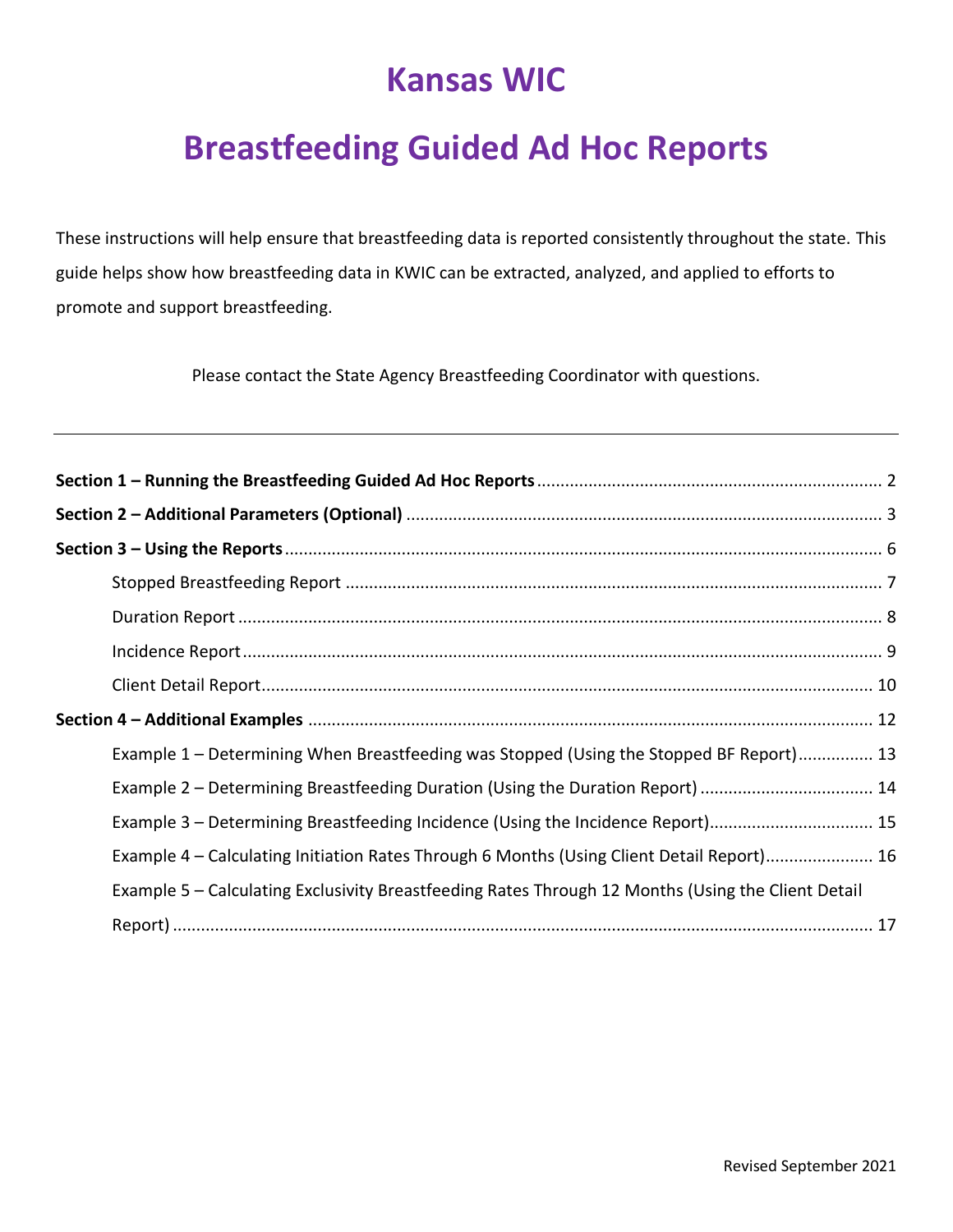#### **Section 1 – Running the Breastfeeding Guided Ad Hoc Reports**

- 1. From WIC Client Services, select **Reports**. From the **Reports** dropdown, select **Breastfeeding Guided Ad Hoc Report**.
- 2. Select your **Agency** or **Clinic** from the **Report Criteria.**
- 3. Select a **Cohort**. Selecting a cohort means that you will be asking for data for all babies turning that age for the report period you select. For example, if a 7<sup>th</sup> Month cohort is selected, then data will be extracted for all babies turning 7 months old during the Report Period you select (or through their  $6<sup>th</sup>$  month of age).

**NOTE:** Before July 2014, the Breastfeeding Ad Hoc Report data was only available for babies turning 7 months and 14 months old. The addition of new cohorts increased report options. However, if you wish to compare pre-2014 data to post-2014 data, you will need to use the  $7<sup>th</sup>$  and  $14<sup>th</sup>$  month cohorts. For initiation rates to compare to the State WIC rates and previous initiation rates be sure to select the 7<sup>th</sup> month cohort for a correct comparison. **7<sup>th</sup> month cohorts are best for determining exclusive breastfeeding rates through six months.**



4. Select the **Report Period**. This is the time frame for which you want data extracted. A **From** date and a **To** date must be selected. For example, if you would like 2020 calendar year data, select January 2020 to December 2020. Data is reported each month, so if you wanted February 2021 data, you would need to wait until March 1, 2021 to pull that month's report.



- 5. If you would like to add any additional parameters (such as those clients with certain risk factors or of a certain race/ethnicity) to the report, you can add them now by following the steps in "Section 2 – Additional Parameters" of this guide. If there are no additional parameters you would like to examine, proceed to the next step.
- 6. Once Report Criteria, Cohort and Report Period have been accurately entered, select **Review Parameters** at the top of the screen.
- 7. Select **Generate** on the right side of the screen.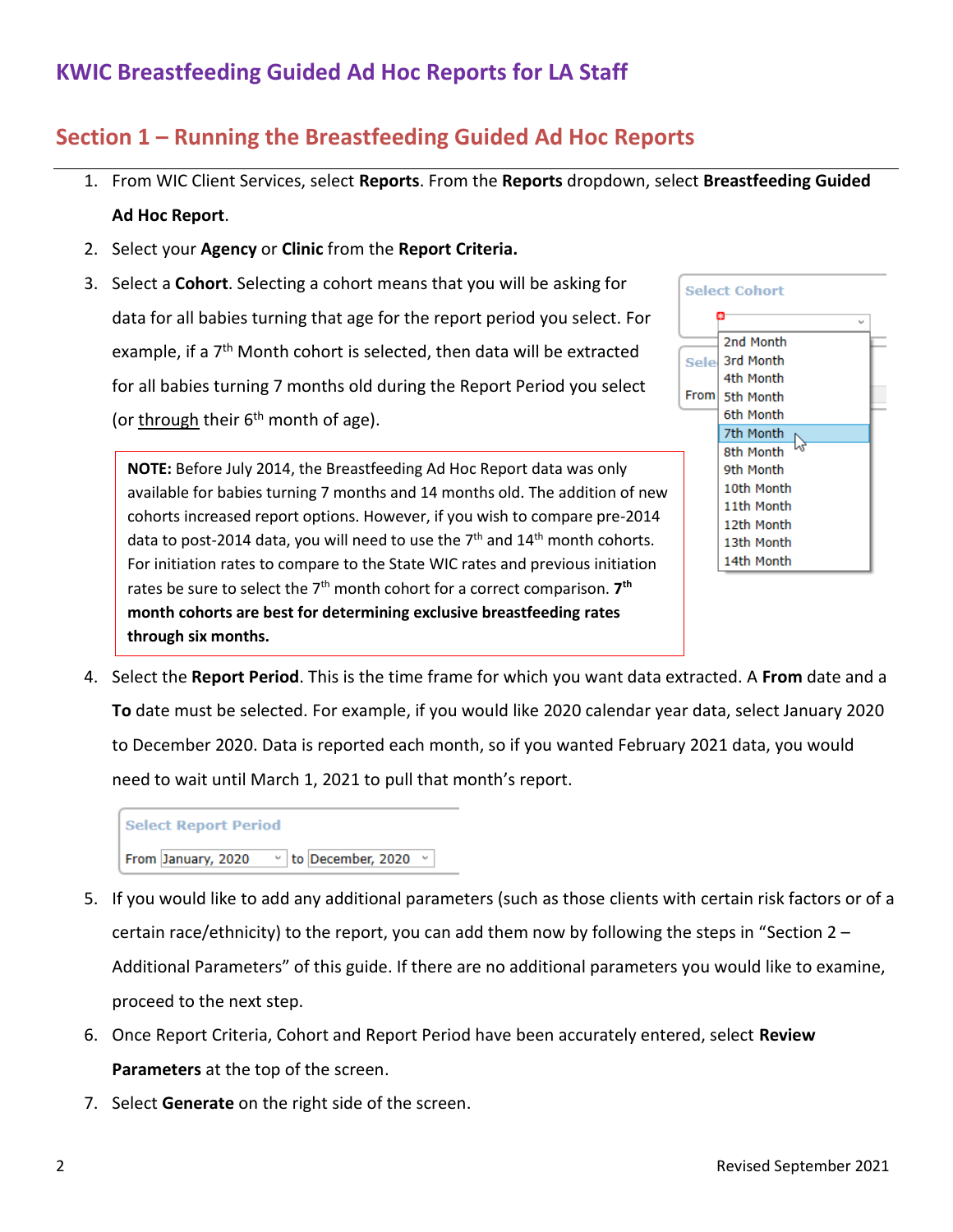#### **Section 2 – Additional Parameters (Optional)**

#### **Note - Skip this section if you want to see data for ALL infants in the selected clinic and cohort.**

In addition to Agency/Clinic, Cohort, and Report Period, additional parameters can be selected **before** steps 6 and 7 in the Running the Breastfeeding Guided Ad Hoc Reports section above. If no additional parameters will be added, generate the report with just the clinic, cohort, and time frame selected, then go to "Section 3 - Using the Reports" of this guide.

**Risks** – Select parameters in this section if interested in breastfeeding data for clients with certain risk factors (ex – for mothers with reported alcohol and/or illegal drug use, or those with depression).

- 1. From BF Ad Hoc Criteria, select **Risks.** Select the **Risk Factor(s)** from the list(s) that you wish to include in the report parameters.
- 2. Click the **>** arrow to add the risk factor(s) to the **Selected Risk Factors** list. Note: to remove risk factors from the Selected Risk Factors list, select the risk factor again and use the **<** arrow. If **Any** is selected, the report will include any selected risk factors. If **All** is selected, the report will only include clients that have all selected risk factors.

| Race/Ethnicity   Referrals (Has)   Referrals (To)   Age/Education   Review Parameters<br>Report Criter <sup>3</sup><br>Risks |                              |
|------------------------------------------------------------------------------------------------------------------------------|------------------------------|
| <b>Risks</b>                                                                                                                 |                              |
| <b>Infant/Child Risk Factors</b>                                                                                             | $\odot$ Any $\odot$ All      |
| <b>Available Risk Factors</b>                                                                                                | <b>Selected Risk Factors</b> |
| At Risk of Short Stature, Recumbent Length                                                                                   |                              |
| At Risk of Underweight, Weight/Length                                                                                        |                              |
| Breastfeeding Infant of Priority 1 Woman                                                                                     |                              |
| Breastfeeding Infant of Priority 4 Woman                                                                                     |                              |
|                                                                                                                              |                              |
| <b>Prenatal Risk Factors</b>                                                                                                 | $@$ Any $@$ All              |
| <b>Available Risk Factors</b>                                                                                                | <b>Selected Risk Factors</b> |
| <b>Multifetal Gestation</b>                                                                                                  |                              |
| <b>Oral Health Conditions</b>                                                                                                |                              |
| <b>Other Medical Conditions</b>                                                                                              |                              |
| Overweight                                                                                                                   |                              |
|                                                                                                                              |                              |
| <b>Postpartum Risk Factors</b>                                                                                               | $\odot$ Any $\odot$ All      |
| <b>Available Risk Factors</b>                                                                                                | <b>Selected Risk Factors</b> |
| Alcohol and/or Illegal Drug Use                                                                                              |                              |
| Assumed Risk for Women & Children over 2 yrs                                                                                 |                              |
| Breastfeeding Mother of Priority 2 Infant                                                                                    |                              |
| <b>Depression</b>                                                                                                            |                              |
| * List includes risk factors that were assigned to clients matching report criteria.                                         |                              |
| Some risk factors may not be available for selection.                                                                        |                              |
|                                                                                                                              |                              |
|                                                                                                                              | Close                        |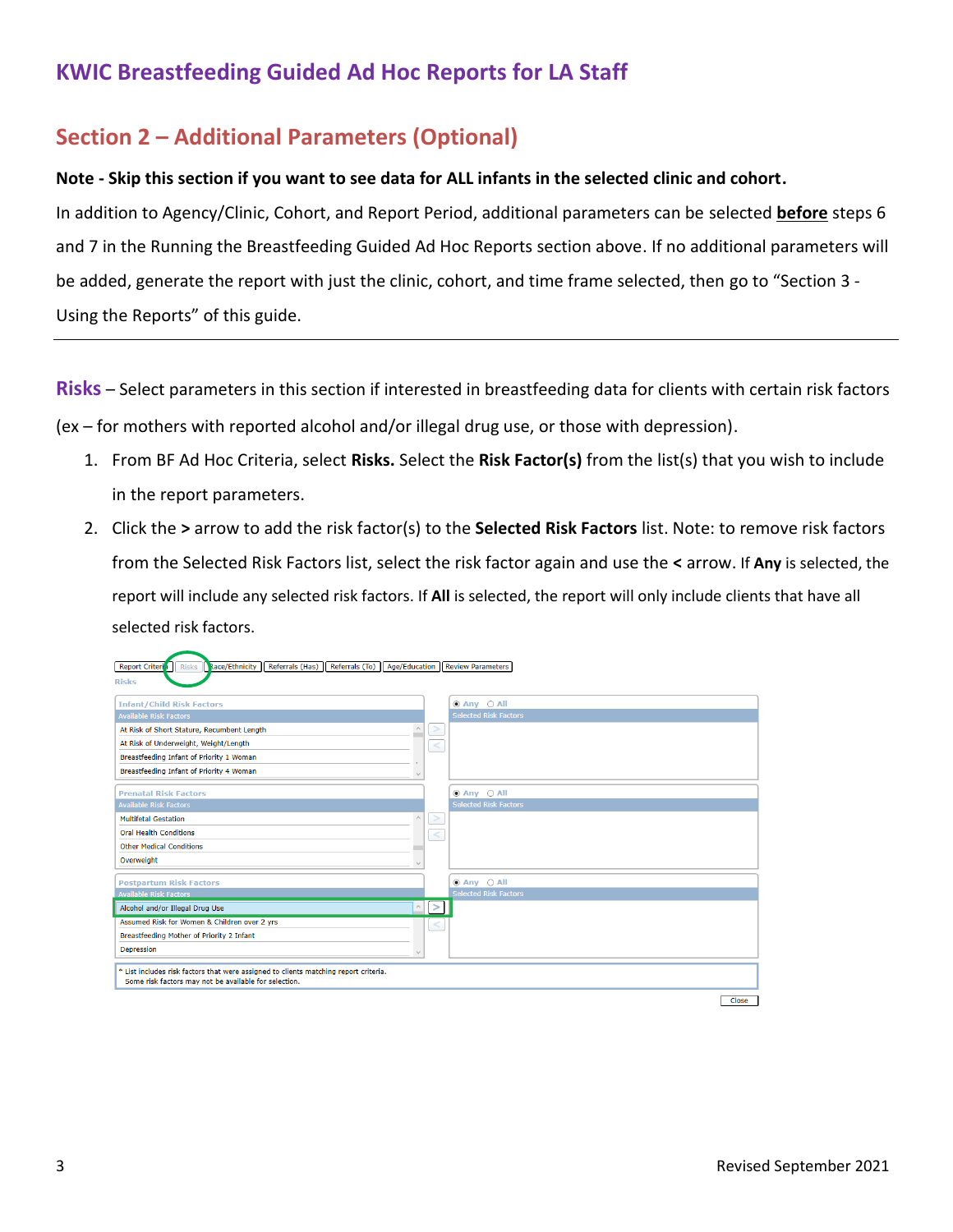**Race/Ethnicity** – Select parameters in this section if interested in breastfeeding data for clients of a certain race/ethnicity.

- 1. From BF Ad Hoc Criteria, select **Race/Ethnicity.** Select the **Race(s)** you wish to include in the report parameters from the Mother's and/or Child's Race list(s).
- 2. Click the **>** arrow to add the race(s) to the **Selected Races** list. Note: to remove races from the Selected Races list, use the **<** arrow.
- 3. Select whether you would like the report to include **Any Report Race** or **Primary Race Only**. For example, if Black/African American is selected and Primary Race Only is

| Black/African American                                    |  |
|-----------------------------------------------------------|--|
| <b>Selected Races</b>                                     |  |
| $\bigcirc$ Any Reported Race $\bigcirc$ Primary Race Only |  |

selected, the report will not include clients whose primary race is something other than Black/African American.

4. Select **Ethnicity** for mother and/or child. Choose from **Hispanic**, **Non-Hispanic** and **Include Either**.

**Referrals (Has)** – Select parameters in this section if interested in breastfeeding data for clients that report to having certain services in the referrals section of KWIC.

- 1. From BF Ad Hoc Criteria, select **Referrals (Has).** Select the **Referral(s)** from the list(s) that you wish to include in the report parameters. For example, if TANF is selected, the report will include clients that already have TANF.
- 2. Click the **>** arrow to add the referral(s) (Has) to the **Selected Referrals (Has)** list. Note: to remove Referrals (Has) from the Selected Referrals (Has) list, use the **<** arrow. If **Any** is selected, the report will include any selected Referrals (Has). If **All** is selected, the report will only include clients that have all selected Referrals (Has).

**Referrals (To)** – Select parameters in this section if interested in breastfeeding data for clients that have been referred to certain services as reported in the referrals window of KWIC.

1. From BF Ad Hoc Criteria, select **Referrals (To).** Select the **Referral(s)** from the list(s) that you wish to include in the report parameters. For example, if TANF is selected, the report will include clients that have been referred to TANF.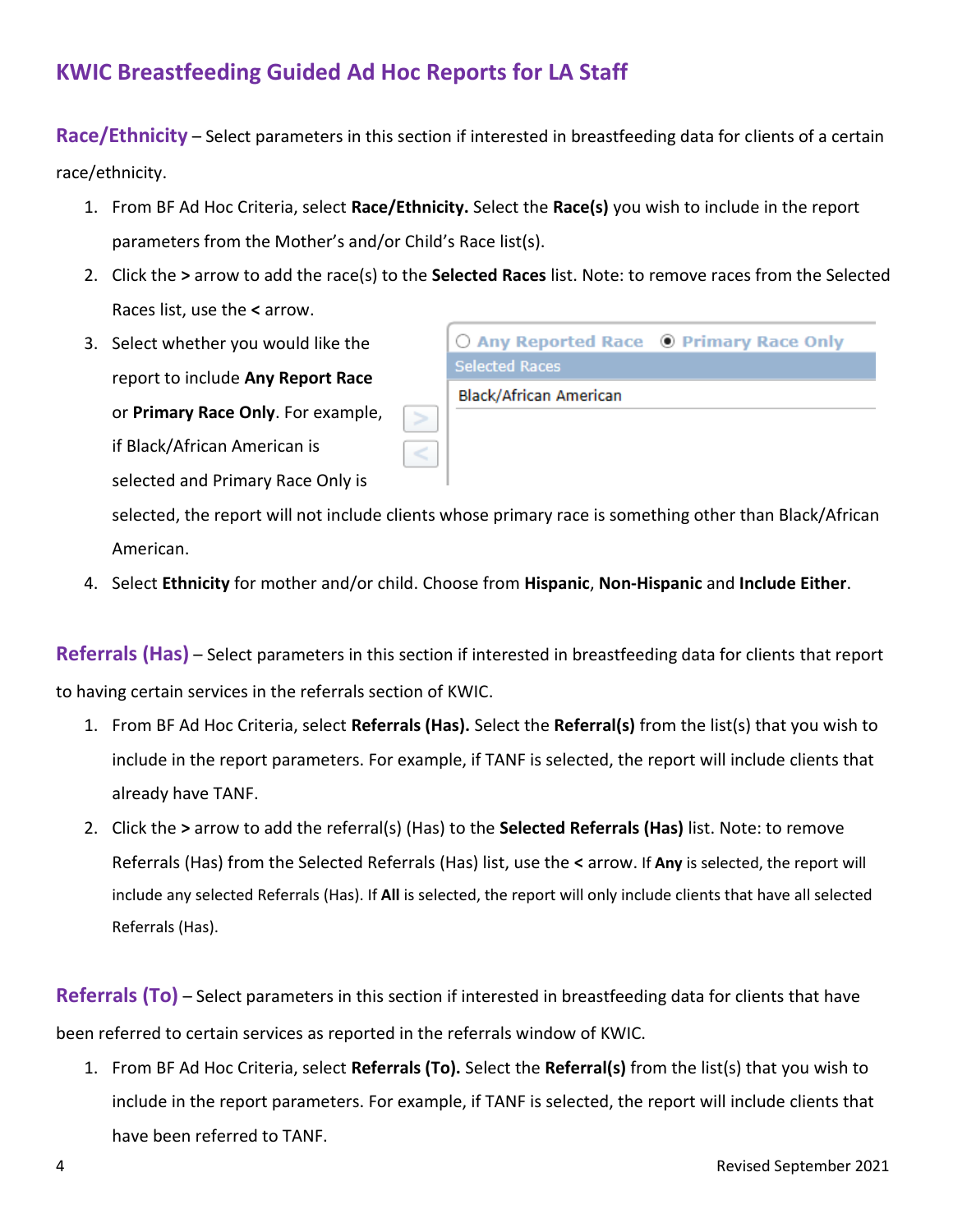2. Click the **>** arrow to add the referral(s) (To) to the **Selected Referrals (To)** list. Note: to remove Referrals (To) from the Selected Referrals (To) list, use the **<** arrow. If **Any** is selected, the report will include any selected Referrals (To). If **All** is selected, the report will only include clients that have all selected Referrals (To).

**Age/Education** – Select parameters in this section if interested in breastfeeding data of clients who are a certain age or have a certain level of education.

- 1. From BF Ad Hoc Criteria, select **Age/Education.** Select the **Mother's Age(s) at Delivery** and/or **Mother's Education(s)** from the list(s) that you wish to include in the report parameters.
- 2. Click the **>** arrow to add the Age/Education to **Selected Age/Education**. Note: to remove Age/Education from the Selected Age/Education list, use the **<** arrow.

After all desired parameters are chosen, select **Review Parameters.** Here, view all the selected parameters. If edits to the desired parameters are needed, click on the relevant criteria tab and select or deselect parameters as needed. To clear all parameters, click **Clear Parameters**.

Once the parameters have been finalized, select **Generate**.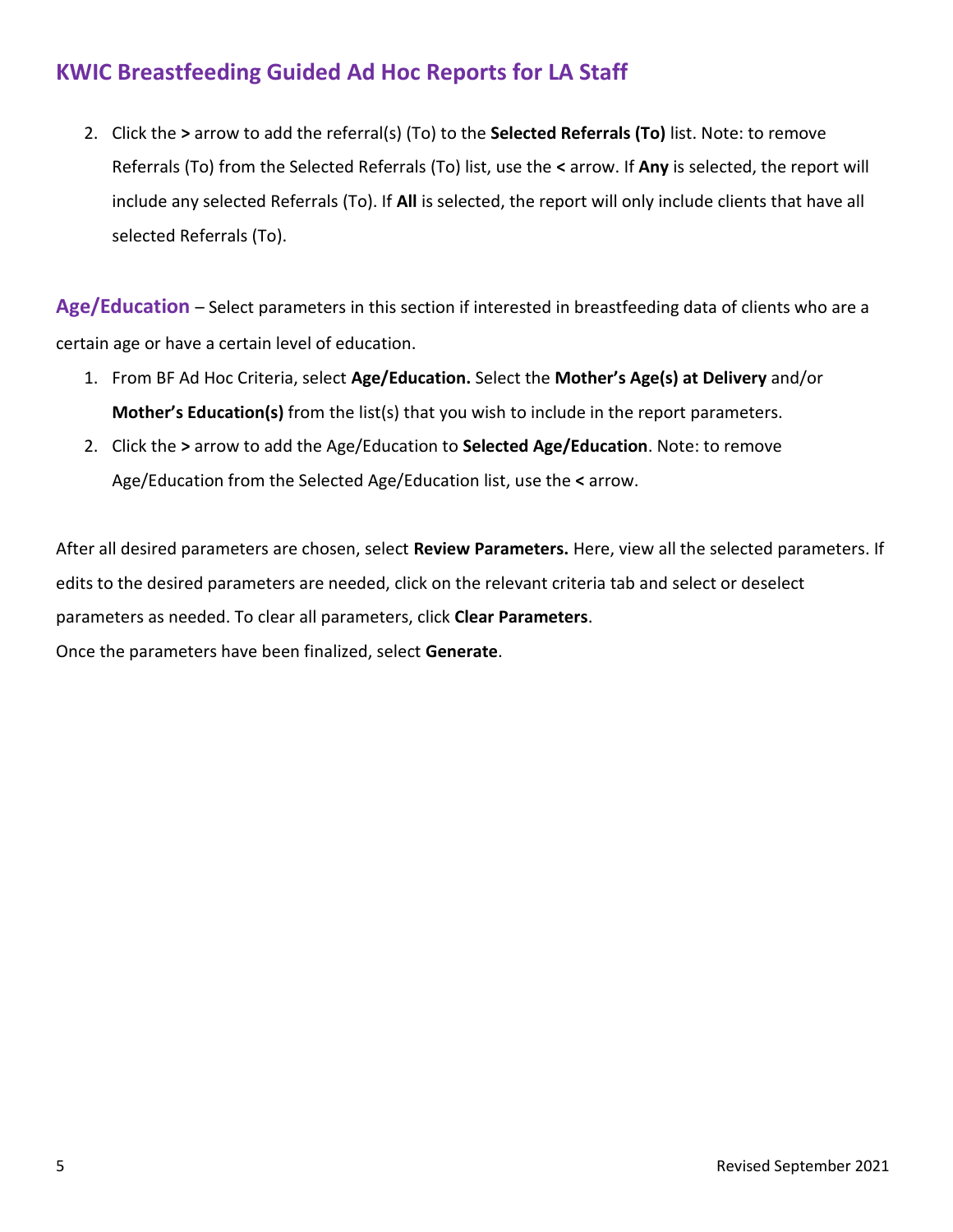#### **Section 3 – Using the Reports**

This section explains the various reports that will be generated once all relevant parameters have been selected. It also describes what the data in each report can be used to evaluate and provides examples from the reports to show how to interpret the data presented.

Once generated, a new tab in KWIC will appear with the following reports available to view:

- **Stopped Breastfeeding Report**

the contract of the contract of

- **Duration Report**
- **Incidence Report**
- **Client Detail Report**

Click on the button relevant to the report(s) you would like to view in the BF Report tab. (Note that you can go back at any time and update parameters to generate new reports. If the BF Report tab is not closed, new ones will appear with subsequent number – i.e. BF Report #2, BF Report #3, etc. This is useful if you are running reports for multiple clinics or want to easily compare reports from a variety of parameters.)

| . |                                                                            |  |  |  |
|---|----------------------------------------------------------------------------|--|--|--|
|   | K   Q Find Client   Ø Appointment Book   BF Ad Hoc Criteria   BF Report #1 |  |  |  |
|   | Stopped BF   Duration   Incidence   Client Detail                          |  |  |  |

All reports can be **Printed** or **Saved As** an Excel or PDF file by clicking the buttons on the bottom right of the page.

| Print        | Save As<br>Close                               |      |        |
|--------------|------------------------------------------------|------|--------|
|              | File name:   Breastfeeding Incidence Report    |      |        |
|              | Save as type:   Excel Data SpreadSheet (*.xls) |      |        |
|              | Excel Data SpreadSheet (*.xls)                 |      |        |
|              | Portable Document Format (*.pdf)               |      |        |
| lide Folders |                                                | oave | cancer |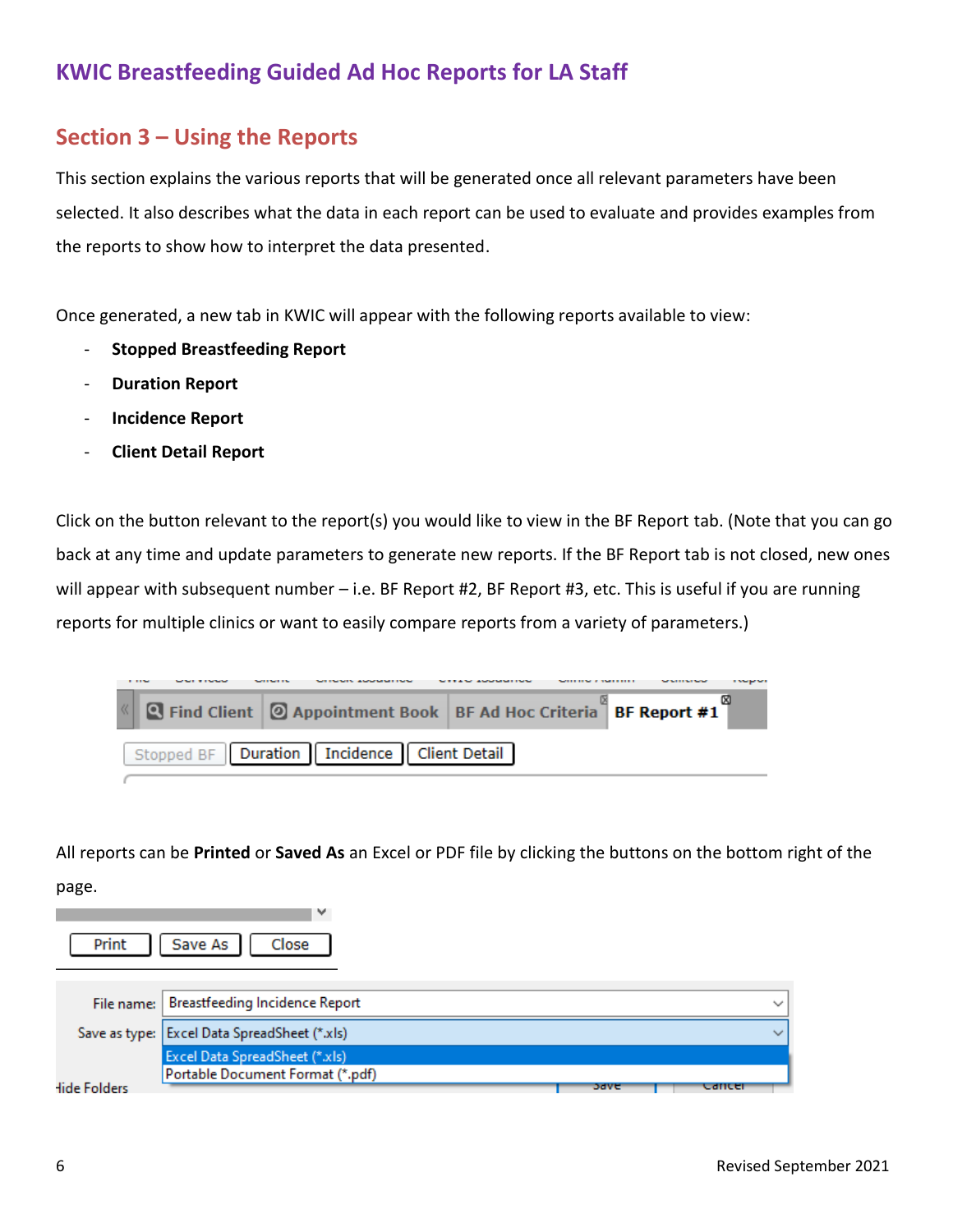**Stopped Breastfeeding Report** – Use this report to identify when infants in the selected cohort stopped

breastfeeding.

- 1. Once the report is generated, select **Stopped BF** at the top of the screen**.**
- 2. The beginning of the report will always begin with Unknown, Never and 0 Weeks in the left column (**Week Breastfeeding Stopped**).
- 3. Depending on the cohort you select, the final page(s) of the report will vary. For example, if 7 months is selected as the Cohort on Report Criteria, the report will show Week Breastfeeding Stopped, up to **7 Months**.
- 4. Here are a couple of examples of **Stopped BF Reports** as well as details on how to interpret the data.
	- a. 24 infants (8.2% of 292 total infants in the sample below) stopped breastfeeding between 1-3 days of age.

| <b>Number and Percent of Infants Breastfed</b> |     |                                            |          |                                          |                          |       |              |        |  |  |
|------------------------------------------------|-----|--------------------------------------------|----------|------------------------------------------|--------------------------|-------|--------------|--------|--|--|
| Week<br><b>Breastfeeding</b>                   |     | <b>Infant Matches</b><br><b>Parameters</b> |          | <b>Not Matching</b><br><b>Parameters</b> | <b>No Mother</b><br>Data |       | <b>Total</b> |        |  |  |
| <b>Stopped</b>                                 | #   | $\%$ *                                     | #        | $\%$ *                                   | #                        | $%$ * | #            | $\%$ * |  |  |
| <b>Unknown</b>                                 | 2   | 0.7                                        | $\bf{0}$ | 0.0                                      | 0                        | 0.0   | 2            | 0.7    |  |  |
| PG Mother on WIC                               |     | 0.7                                        | 0        | 0.0                                      |                          | 0.0   |              | 0.7    |  |  |
| Mother Not on WIC                              |     | 0.0                                        | 0        | 0.0                                      |                          | 0.0   |              | 0.0    |  |  |
| Unknown                                        | 0   | 0.0                                        | 0        | 0.0                                      |                          | 0.0   |              | 0.0    |  |  |
| <b>Never</b>                                   | 61  | 20.9                                       | $\bf{0}$ | 0.0                                      | O                        | 0.0   | 61           | 20.9   |  |  |
| PG Mother on WIC                               | 46  | 15.8                                       | 0        | 0.0                                      |                          | 0.0   | 46           | 15.8   |  |  |
| Mother Not on WIC                              | 15  | 5.1                                        | 0        | 0.0                                      |                          | 0.0   | 15           | 5.1    |  |  |
| Unknown                                        | n   | 0.0                                        | 0        | 0.0                                      |                          | 0.0   |              | 0.0    |  |  |
| 0 Weeks (1-3 days)                             | 24  | 8.2                                        | $\bf{0}$ | 0.0                                      | 0                        | 0.0   | 24           | 8.2    |  |  |
| <b>PG Mother on WIC</b>                        | 15  | 5.1                                        | 0        | 0.0                                      |                          | 0.0   | 15           | 5.1    |  |  |
| Mother Not on WIC                              | 9   | 3.1                                        | 0        | 0.0                                      |                          | 0.0   | 9            | 3.1    |  |  |
| Unknown                                        |     | 0.0                                        | 0        | 0.0                                      |                          | 0.0   |              | 0.0    |  |  |
| <b>Total All Infants</b>                       | 292 | 100.0                                      | $\bf{0}$ | 0.0                                      | 0                        | 0.0   | 292          | 100.0  |  |  |
| <b>PG Mother on WIC</b>                        | 221 | 100.0                                      | 0        | 0.0                                      |                          | 0.0   | 221          | 75.7   |  |  |
| <b>Mother Not on WIC</b>                       | 71  | 100.0                                      | $\Omega$ | 0.0                                      |                          | 0.0   | 71           | 24.3   |  |  |
| <b>Unknown</b>                                 | 0   | 0.0                                        | 0        | 0.0                                      | 0                        | 0.0   | 0            | 0.0    |  |  |

b. 103 infants (19.3% of 533 total infants in the sample below) stopped breastfeeding after 12 months of age.

| 12 Months (337-364 days)        |     | 0.6   |   | 0.0 |   | 0.0 | 3   | 0.6   |
|---------------------------------|-----|-------|---|-----|---|-----|-----|-------|
| PG Mother on WIC                |     | 0.2   |   | 0.0 |   | 0.0 |     | 0.2   |
| Mother Not on WIC               |     | 0.4   |   | 0.0 |   | 0.0 |     | 0.4   |
| <b>Linknown</b>                 |     | ا ہ ہ |   | 0.0 |   | 0.0 |     | 0.0   |
| $> 12$ Months ( $> = 365$ days) | 103 | 19.3  | 0 | 0.0 | 0 | 0.0 | 103 | 19.3  |
| <b>PG Mother on WIC</b>         | 79  | 14.8  |   | 0.0 |   | 0.0 | 79  | 14.8  |
| Mother Not on WIC               | 24  | 4.5   |   | 0.0 |   | 0.0 | 24  | 4.5   |
| <b>Unknown</b>                  |     | 0.0   |   | 0.0 |   | 0.0 |     | 0.0   |
| <b>Unknown</b>                  | n   | 0.0   | 0 | 0.0 | 0 | 0.0 | 0   | 0.0   |
| PG Mother on WIC                |     | 0.0   |   | 0.0 |   | 0.0 |     | 0.0   |
| Mother Not on WIC               |     | 0.0   |   | 0.0 |   | 0.0 |     | 0.0   |
| <b>Unknown</b>                  |     | 0.0   |   | 0.0 |   | 0.0 |     | 0.0   |
| <b>Total All Infants</b>        | 533 | 100.0 | 0 | 0.0 |   | 0.0 | 533 | 100.0 |
| <b>PG Mother on WIC</b>         | 416 | 100.0 |   | 0.0 |   | 0.0 | 416 | 78.0  |
| <b>Mother Not on WIC</b>        | 115 | 100.0 |   | 0.0 |   | 0.0 | 115 | 21.6  |
| <b>Unknown</b>                  |     | 100.0 | 0 | 0.0 |   | 0.0 |     | 0.4   |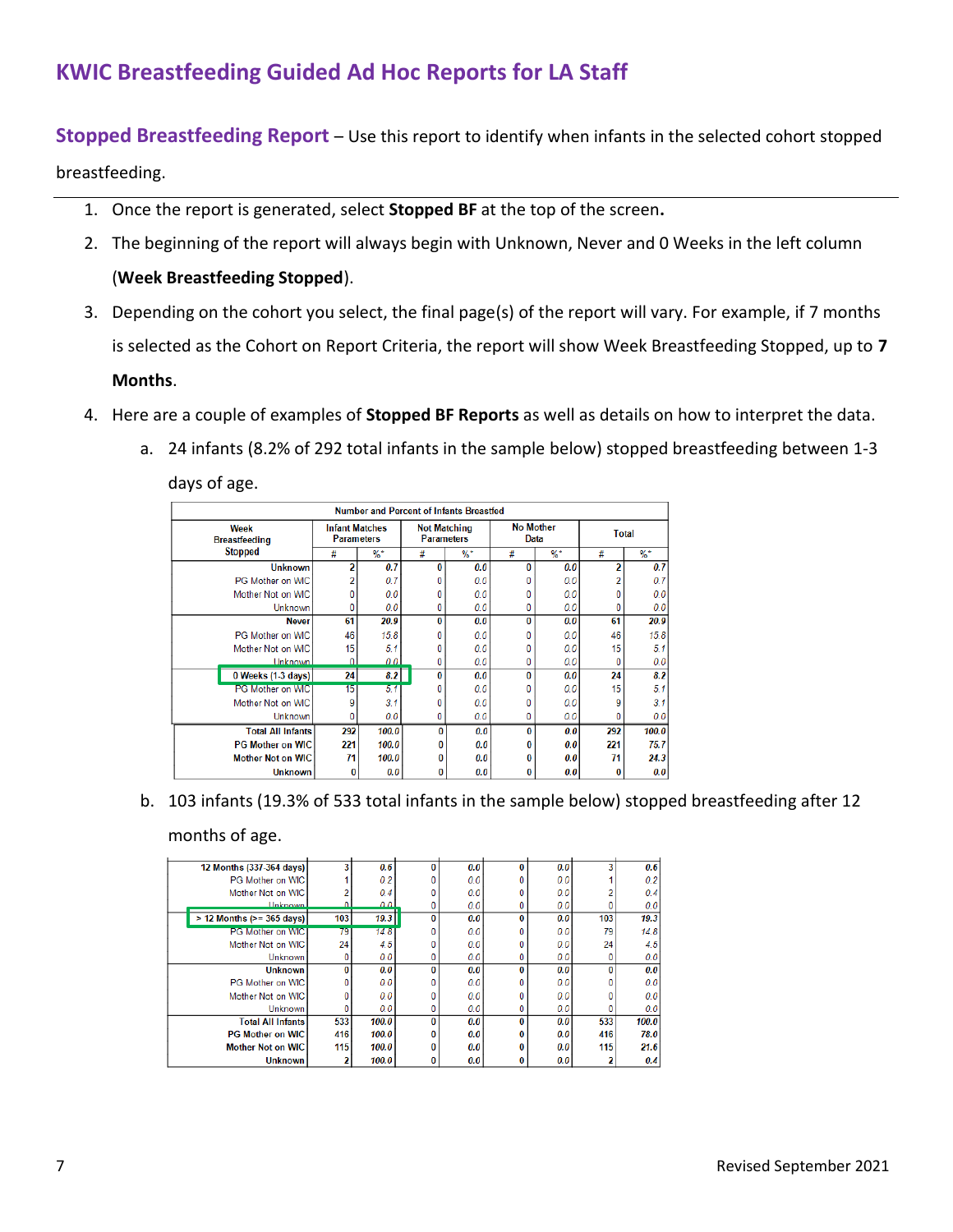**Duration Report** – Use this report to determine duration of breastfeeding among infants in the selected cohort.

- 1. Once the report is generated, select **Duration** from the top of the screen**.**
- 2. The beginning of the report will always begin with Unknown, Never and 0 Weeks in the left column (**Duration**).
- 3. Depending on the cohort you select, the final page(s) of the report will vary. For example, if 7 months is selected as the Cohort on Report Criteria, the report will show Duration, up to **7 Months**.
- 4. Here are a couple of examples of **Duration Reports** as well as details on how to interpret the data.
	- a. 205 infants (70.2% of 292 total infants in the sample below) were being breastfed at 1 week of age.

|                         | <b>Number and Percent of Infants Breastfed</b> |                                            |          |                                          |   |                                 |              |        |  |  |  |
|-------------------------|------------------------------------------------|--------------------------------------------|----------|------------------------------------------|---|---------------------------------|--------------|--------|--|--|--|
| <b>Duration</b>         |                                                | <b>Infant Matches</b><br><b>Parameters</b> |          | <b>Not Matching</b><br><b>Parameters</b> |   | <b>No Mother</b><br><b>Data</b> | <b>Total</b> |        |  |  |  |
|                         | #                                              | $%$ *                                      | #        | $%$ *                                    | # | $%$ *                           | #            | $\%$ * |  |  |  |
| <b>Unknown</b>          | 2                                              | 0.7                                        | $\bf{0}$ | 0.0                                      | O | 0.0                             | 2            | 0.7    |  |  |  |
| <b>PG Mother on WIC</b> |                                                | 0.7                                        |          | 0.0                                      |   | 0.0                             |              | 0.7    |  |  |  |
| Mother Not on WIC       |                                                | 0.0                                        |          | 0.0                                      |   | 0.0                             |              | 0.0    |  |  |  |
| Unknown                 | 0                                              | 0.0                                        | 0        | 0.0                                      | 0 | 0.0                             |              | 0.0    |  |  |  |
| <b>Never</b>            | 61                                             | 20.9                                       | 0        | 0.0                                      | 0 | 0.0                             | 61           | 20.9   |  |  |  |
| PG Mother on WIC        | 46                                             | 15.8                                       | 0        | 0.0                                      | 0 | 0.0                             | 46           | 15.8   |  |  |  |
| Mother Not on WIC       | 15                                             | 5.1                                        | 0        | 0.0                                      |   | 0.0                             | 15           | 5.1    |  |  |  |
| <b>Unknown</b>          | 0                                              | 0.0                                        | 0        | 0.0                                      | 0 | 0.0                             | 0            | 0.0    |  |  |  |
| $0$ Weeks (1-3 days)    | 229                                            | 78.4                                       | $\bf{0}$ | 0.0                                      | 0 | 0.0                             | 229          | 78.4   |  |  |  |
| PG Mother on WIC        | 173                                            | 59.2                                       | Ω        | 0.0                                      | 0 | 0.0                             | 173          | 59.2   |  |  |  |
| Mother Not on WIC       | 56                                             | 19.2                                       | 0        | 0.0                                      | 0 | 0.0                             | 56           | 19.2   |  |  |  |
| <b>Hokoown</b>          | $\mathbf{a}$                                   | اه ه                                       | 0        | 0.0                                      | 0 | 0.0                             |              | 0.0    |  |  |  |
| 1 Week (4-10 days)      | 205                                            | 70.2                                       | $\bf{0}$ | 0.0                                      | 0 | 0.0                             | 205          | 70.2   |  |  |  |
| PG Mother on WIC        | 158                                            | 54.1                                       | 0        | 0.0                                      |   | 0.0                             | 158          | 54.1   |  |  |  |
| Mother Not on WIC       | 47                                             | 16.1                                       |          | 0.0                                      |   | 0.0                             | 47           | 16.1   |  |  |  |
| <b>Unknown</b>          | 0                                              | 0.0                                        | 0        | 0.0                                      | 0 | 0.0                             |              | 0.0    |  |  |  |

b. 115 infants (39.4% of 292 total infants in the sample below) were being breastfed at 3 months of age.

|                       | <b>Number and Percent of Infants Breastfed</b> |       |                                          |               |              |                          |              |        |  |  |  |
|-----------------------|------------------------------------------------|-------|------------------------------------------|---------------|--------------|--------------------------|--------------|--------|--|--|--|
| <b>Duration</b>       | <b>Infant Matches</b><br><b>Parameters</b>     |       | <b>Not Matching</b><br><b>Parameters</b> |               |              | <b>No Mother</b><br>Data | <b>Total</b> |        |  |  |  |
|                       | #                                              | $%$ * | #                                        | $\frac{9}{6}$ | #            | $%$ *                    | #            | $\%$ * |  |  |  |
| 6 Weeks (39-45 days)  | 136                                            | 46.6  | 0                                        | 0.0           | $\Omega$     | 0.0                      | 136          | 46.6   |  |  |  |
| PG Mother on WIC      | 110                                            | 37.7  |                                          | 0.0           |              | 0.0                      | 110          | 37.7   |  |  |  |
| Mother Not on WIC     | 26                                             | 8.9   |                                          | 0.0           |              | 0.0                      | 26           | 8.9    |  |  |  |
| <b>Unknown</b>        |                                                | 0.0   | 0                                        | 0.0           |              | 0.0                      |              | 0.0    |  |  |  |
| 2 Months (46-63 days) | 125                                            | 42.8  | 0                                        | 0.0           | $\bf{0}$     | 0.0                      | 125          | 42.8   |  |  |  |
| PG Mother on WIC      | 100                                            | 34.2  |                                          | 0.0           |              | 0.0                      | 100          | 34.2   |  |  |  |
| Mother Not on WIC     | 25                                             | 8.6   |                                          | 0.0           |              | 0.0                      | 25           | 8.6    |  |  |  |
| <b>Unknown</b>        | n                                              | 0 O L | 0                                        | 0.0           |              | 0.0                      |              | 0.0    |  |  |  |
| 3 Months (64-91 days) | 115                                            | 39.4  | 0                                        | 0.0           | $\bf{0}$     | 0.0                      | 115          | 39.4   |  |  |  |
| PG Mother on WIC      | 91                                             | 31.2  |                                          | 0.0           |              | 0.0                      | 91           | 31.2   |  |  |  |
| Mother Not on WIC     | 24                                             | 8.2   |                                          | 0.0           |              | 0.0                      | 24           | 8.2    |  |  |  |
| <b>Unknown</b>        | 0                                              | 0.0   | 0                                        | 0.0           | $\mathbf{0}$ | 0.0                      |              | 0.0    |  |  |  |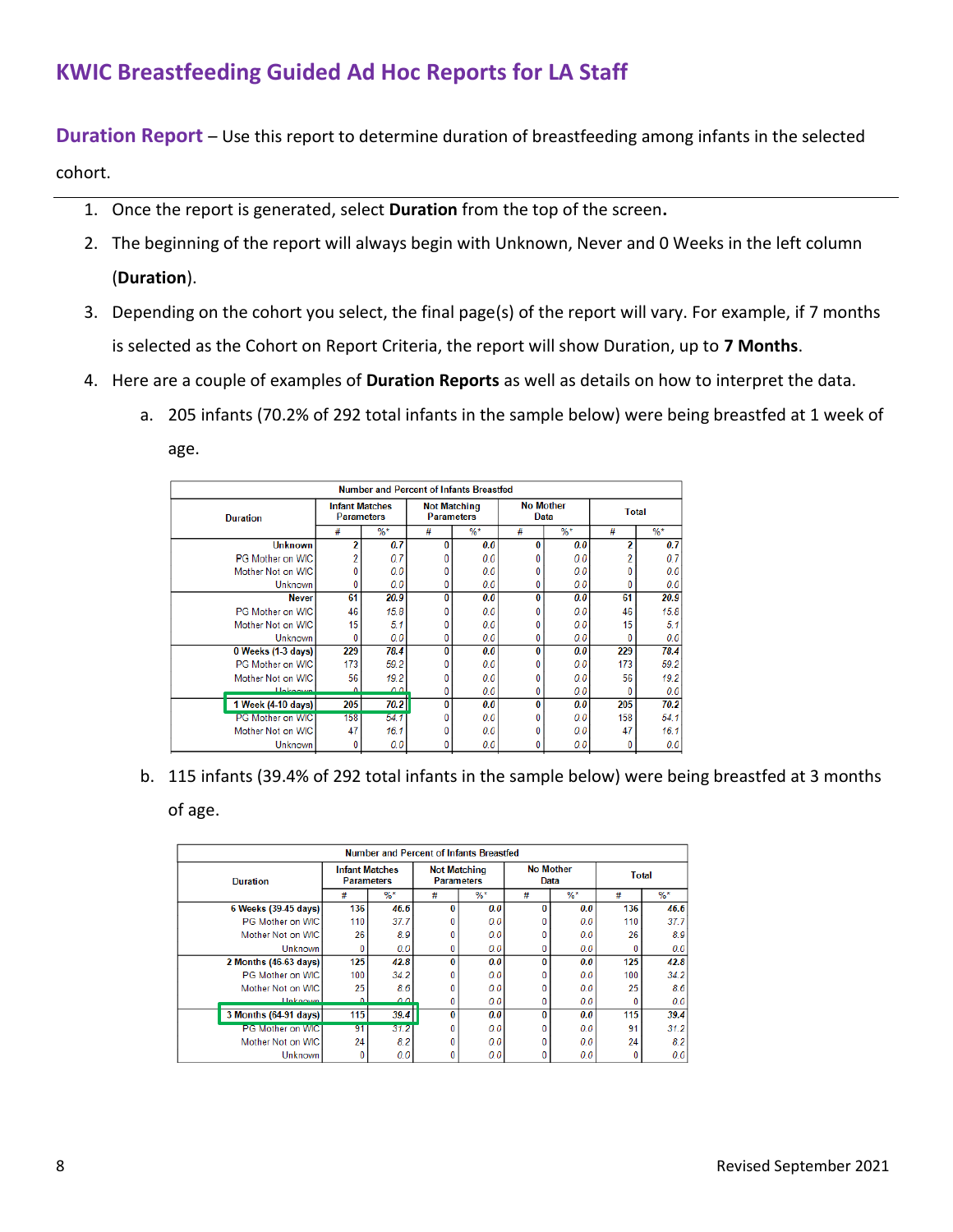**Incidence Report** – Use this report to determine the number/percentage of infants that were ever or never

breastfed. This data is used for initiation rates (Ever = % That Initiated Breastfeeding). When we talk about a percentage of infants that initiated breastfed, that means that ANY breastfeeding occurred regardless of length of time.

- 1. Once the report is generated, select **Incidence** from the top of the screen**.**
- 2. Here, the report shows the breastfeeding initiation rate among the selected cohort.
- 3. Here are a couple of examples of **Incidence Reports** as well as details on how to interpret the data.
	- a. 421 infants (79.0% of 533 total infants in the sample below) were ever breastfed. Another way to say this is that breastfeeding was initiated in 79.0% of the infants in this sample.

| <b>Number and Percent of Infants Breastfed</b> |       |                                            |         |   |                                          |                  |       |     |       |  |
|------------------------------------------------|-------|--------------------------------------------|---------|---|------------------------------------------|------------------|-------|-----|-------|--|
| <b>Breastfeeding</b><br>Incidence              |       | <b>Infant Matches</b><br><b>Parameters</b> |         |   | <b>Not Matching</b><br><b>Parameters</b> | <b>No Mother</b> | Data  |     | Total |  |
|                                                |       |                                            | $0/2$ * | # | $%$ *                                    | ₩                | $%$ * |     | $%$ * |  |
|                                                | Ever  | 421                                        | 79.0    |   | 0.0                                      |                  | 0.0   | 421 | 79.0  |  |
|                                                | Never | 111                                        | 20.81   |   | 0,0                                      |                  | 0.0   | 111 | 20.8  |  |
| <b>Unknown</b>                                 |       |                                            | 0.2     |   | 0.0                                      |                  | 0.0   |     | 0.2   |  |
| Totals                                         |       | 533                                        | 100.0   |   | 0.0                                      |                  | 0.0   | 533 | 100.0 |  |

b. 51 infants (23.6% of 216 total infants in the sample below) were never breastfed.

| <b>Number and Percent of Infants Breastfed</b> |                   |                                            |       |                                          |       |                          |       |              |       |  |
|------------------------------------------------|-------------------|--------------------------------------------|-------|------------------------------------------|-------|--------------------------|-------|--------------|-------|--|
| <b>Breastfeeding</b><br>Incidence              |                   | <b>Infant Matches</b><br><b>Parameters</b> |       | <b>Not Matching</b><br><b>Parameters</b> |       | <b>No Mother</b><br>Data |       | <b>Total</b> |       |  |
|                                                |                   | #                                          | $%$ * |                                          | $%$ * | #                        | $%$ * | #            | %*    |  |
|                                                | Ever <sup>1</sup> | 165                                        | 76.4  |                                          | 0.0   |                          | 0.0   | 165          | 76.4  |  |
|                                                | Never             | 51                                         | 23.6  |                                          | 0.0   |                          | 0.0   | 51           | 23.6  |  |
| Unknown                                        |                   |                                            | 0.0   |                                          | 0.0   |                          | 0.0   |              | 0.01  |  |
|                                                | Totals            | 216                                        | 100.0 |                                          | 0.0   |                          | 0.0   | 216          | 100.0 |  |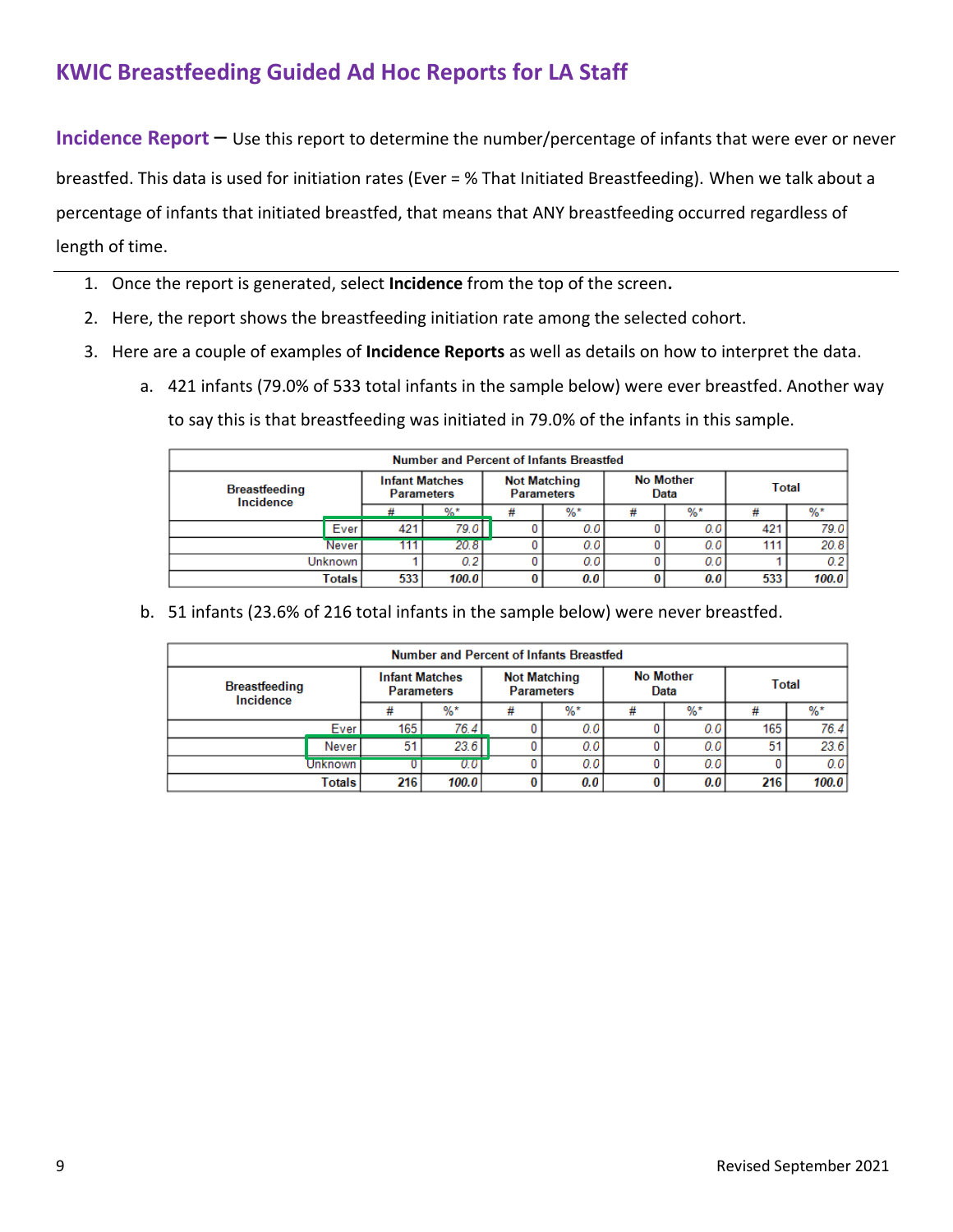**Client Detail Report** – Use this report to view all statuses for infants in the selected cohort. This is the report you will use to find exclusive breastfeeding rates. The report can also be used to determine rates of those that are mostly breastfeeding, limited breastfeeding, ever breastfed, never breastfed, and stopped breastfeeding. Individual client details can be found in this report.

- 1. Once the report is generated, select **Client Detail** from the top of the screen.
- 2. This report defaults to **Show All** providing information on all clients in the cohort for the selected clinic and time frame. If any additional parameters have been selected, such as race, select **Match Only** to exclude clients do not match parameters. Note that there is a Match column in the client details section of the report at the bottom of the page. Even if **Show All** is selected, only the clients that match the selected parameters will have an **X** in that column.
- 3. Use the arrow to view **Report Parameters**. This summarizes what parameters were selected to generate this report.

**Report Parameters** 

4. In the top right of the screen, there is a box for **Record Count**. The default is to show the record count for all breastfeeding statuses (so all infants in this cohort).

|                  | <b>BF Status:</b>                            | $\sqrt{}$ All           |
|------------------|----------------------------------------------|-------------------------|
| Record Count 773 | Exclusively Mostly<br>$\Box$ Limited<br>Ever | $\Box$ Stopped<br>Never |

- 5. Record count can also be viewed for the selected cohort for the breastfeeding statuses below. To view these record counts, click the box to the left of the status for which you would like to view data. As the status box is changed, the list of clients in the section below changes as well to only show the selected status(es).
	- a. **Exclusively**  those in the sample categorized as being exclusively breastfed
	- b. **Mostly**  those in the sample categorized as mostly breastfeeding
	- c. **Limited** those in the sample categorized as limited breastfeeding
	- d. **Stopped** those in the sample that were breastfeeding at some point, but have now stopped
	- e. **Ever** those in the sample that were ever breastfed. This is also referred to as Initiation.
	- f. **Never** those in the sample that were never breastfed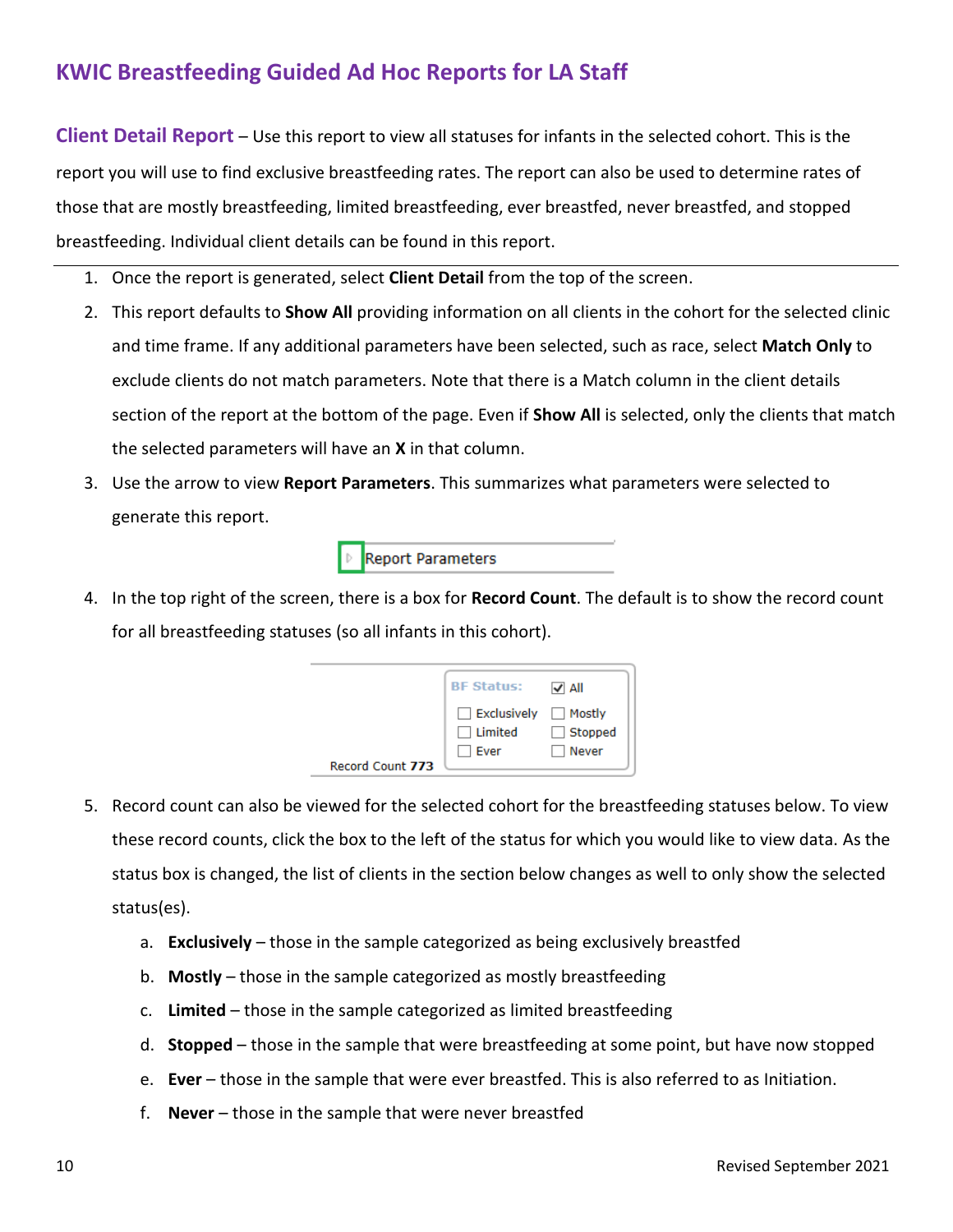- 6. Rates of each BF status can be determined one of two ways:
	- a. Make note of the record count provided for ALL breastfeeding statuses. Click on the desired breastfeeding status and make note of the updated record count. Divide the record count from the desired BF status by the record count from All. For example, # Ever / # All = % Ever Breastfed (which is also referred to as Initiation Rate).
		- In the screenshots below, we can see that record count for All is 216 and record count for Ever is 165. So 165/216 = 0.764 (**76.4%**)

| <b>BF Status:</b>                                  | All                        | <b>BF Status:</b>                                            | All                        |
|----------------------------------------------------|----------------------------|--------------------------------------------------------------|----------------------------|
| Exclusively<br>Limited<br>Ever<br>Record Count 216 | Mostly<br>Stopped<br>Never | Exclusively<br>Limited<br>$\sqrt{}$ Ever<br>Record Count 165 | Mostly<br>Stopped<br>Never |

b. **OR** In the Report Status Comparative Calculation section of the report, from the first drop down box, select the desired BF Status and leave the second drop down box with "All" selected. The rate will calculate for you using the same manual formula described above.

| Report Status Comparative Calculation<br>◢                                                                           |                                             |
|----------------------------------------------------------------------------------------------------------------------|---------------------------------------------|
| <b>BF Status of Ever</b><br>$\checkmark$<br><b>Exclusive</b><br>Limited<br>Mostly<br>Stopped<br>Ever<br><b>Never</b> | $76.4\%$ $^{\bullet}$<br>from All<br>$\sim$ |

7. The bottom section of the report lists details of the clients in the selected cohort. At a glance, you will be able to see the infant name, infant ID, breastfeeding status during the report time period, mother's name, and whether they matched the additional parameters (if any) that were selected. By clicking on the arrow to the left of the row, you can expand details for each client to also show information such as date of birth, race and ethnicity, whether mom was on WIC, as well as additional information on the infant's mother. It can be useful to save this report as an Excel spreadsheet to allow for better manipulation and evaluation of data.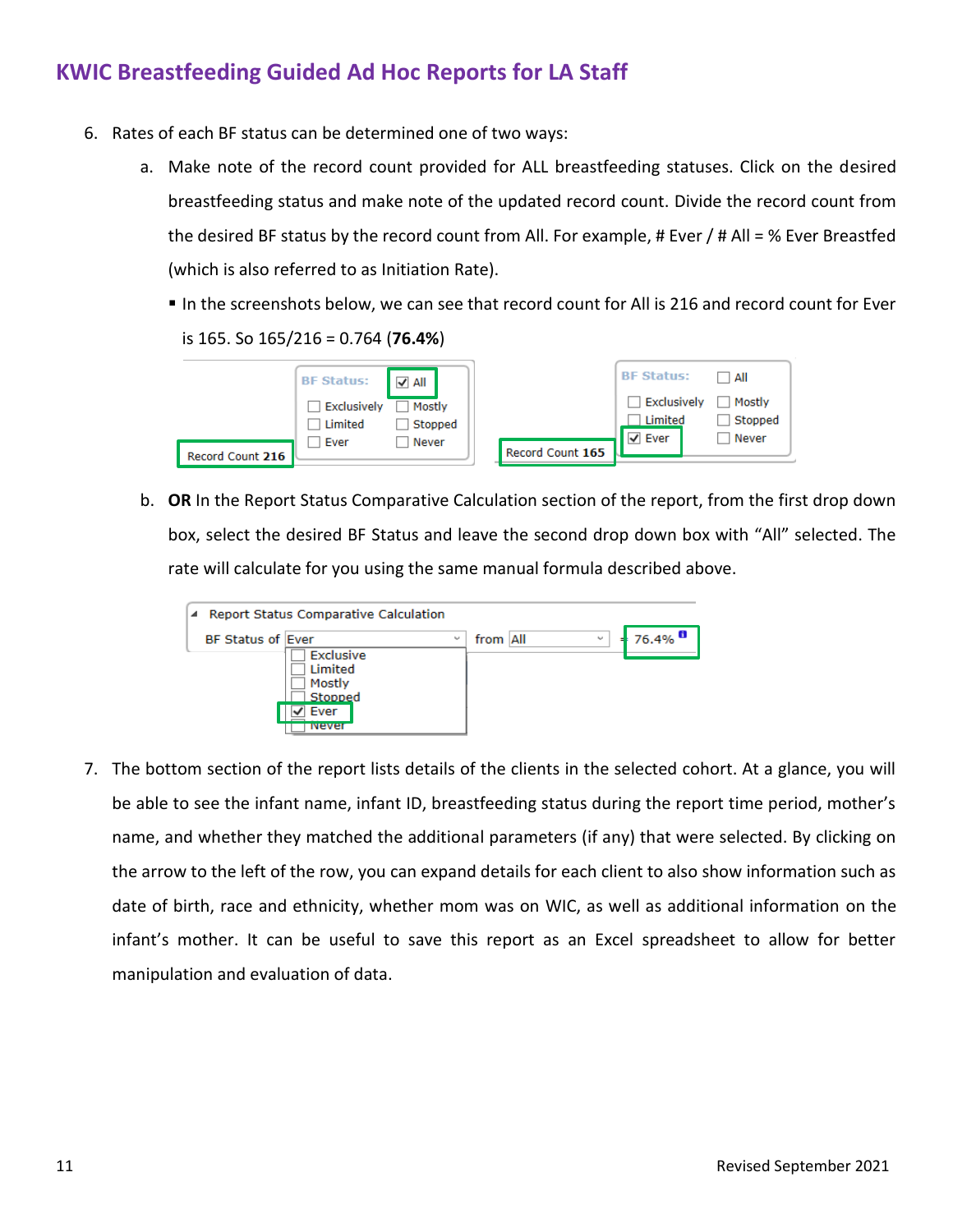#### **Section 4 – Additional Examples**

Examples provided in this section illustrate how to extract and analyze some of the most common breastfeeding data requested from KWIC. If additional guidance is needed, or if there is data you would like to see that is not covered in these examples, please contact the State Agency Breastfeeding Coordinator for assistance.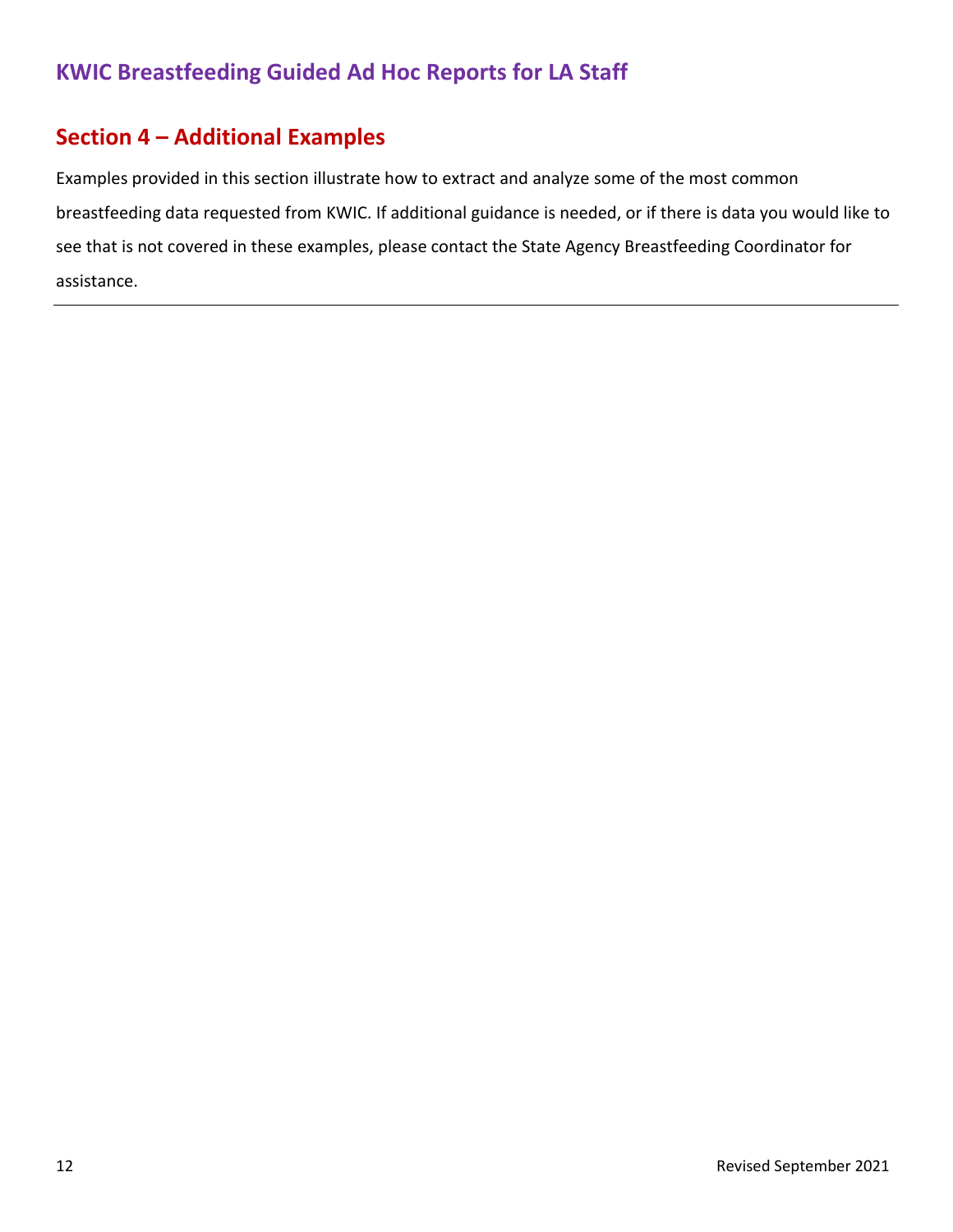#### **Example 1 – Determining When Breastfeeding was Stopped (Using the Stopped BF Report)**

- 1. Under **Report Criteria** select the relevant agency or clinic. Under the **Select Cohort** section, choose the cohort and report period of interest.
- 2. If any additional parameters are of interest, choose those now from the Risks, Race/Ethnicity, Referrals (Has), Referrals (To), or Age/Education buttons at the top of the screen.
- 3. If no additional parameters are needed (or once additional parameters have been selected), click on **Review Parameters** at the top of the screen. Then click on **Generate** on the right side of the screen.
- 4. Select **Stopped BF** at the top of the screen to view the Duration report.
- 5. Of those infants in the selected cohort, the report data generated below is showing what number and percentage stopped breastfeeding at specified timeframes.
- 6. For example, as highlighted in green, you can see that 62 infants stopped breastfeeding at 3 months (or between 64-91 days). This equals 5.3% of the infants in that cohort.

|                              | <b>Number and Percent of Infants Breastfed</b> |                                     |       |                                          |       |                          |       |       |       |  |
|------------------------------|------------------------------------------------|-------------------------------------|-------|------------------------------------------|-------|--------------------------|-------|-------|-------|--|
| Week<br><b>Breastfeeding</b> |                                                | <b>Infant Matches</b><br>Parameters |       | <b>Not Matching</b><br><b>Parameters</b> |       | <b>No Mother</b><br>Data |       | Total |       |  |
|                              | <b>Stopped</b>                                 | #                                   | $%$ * | #                                        | $%$ * | #                        | $%$ * | #     | $%$ * |  |
|                              | 6 Weeks (39-45 days)                           | 23                                  | 2.0   | 0                                        | 0.0   | o                        | 0.0   | 23    | 2.0   |  |
|                              | PG Mother on WIC                               | 19                                  | 1.6   | 0                                        | 0.0   |                          | 0.0   | 19    | 1.6   |  |
|                              | Mother Not on WIC                              |                                     | 0.3   |                                          | 0.0   |                          | 0.0   |       | 0.3   |  |
|                              | <b>Unknown</b>                                 |                                     | 0.0   | 0                                        | 0.0   |                          | 0.0   |       | 0.0   |  |
|                              | 2 Months (46-63 days)                          | 56                                  | 4.8   | 0                                        | 0.0   | n                        | 0.0   | 56    | 4.8   |  |
|                              | PG Mother on WIC                               | 44                                  | 3.8   | 0                                        | 0.0   |                          | 0.0   | 44    | 3.8   |  |
|                              | Mother Not on WIC                              | 11                                  | 0.9   | 0                                        | 0.0   |                          | 0.0   | 11    | 0.9   |  |
|                              | <b>Unknown</b>                                 |                                     | 011   | 0                                        | 0.0   |                          | 0.0   |       | 0.1   |  |
|                              | 3 Months (64-91 days)                          | 62                                  | 5.3   | 0                                        | 0.0   | o                        | 0.0   | 62    | 5.3   |  |
|                              | <b>PG Mother on WIC</b>                        | 43                                  | 3.7   | 0                                        | 0.0   |                          | 0.0   | 43    | 3.7   |  |
|                              | Mother Not on WIC                              | 19                                  | 1.6   | 0                                        | 0.0   |                          | 0.0   | 19    | 1.6   |  |
|                              | <b>Unknown</b>                                 | 0                                   | 0.0   | 0                                        | 0.0   |                          | 0.0   |       | 0.0   |  |

Note – an application of this specific data might be to find out when there seems to be a large increase in breastfeeding discontinuation among your clients. Resources and messaging could then be targeted to that specific infant age. For example, if a large percentage of infants stopped breastfeeding at 3 months, that might be when a lot of moms are returning to work. Maybe a focus on resources to help moms continue breastfeeding while working would help those clients.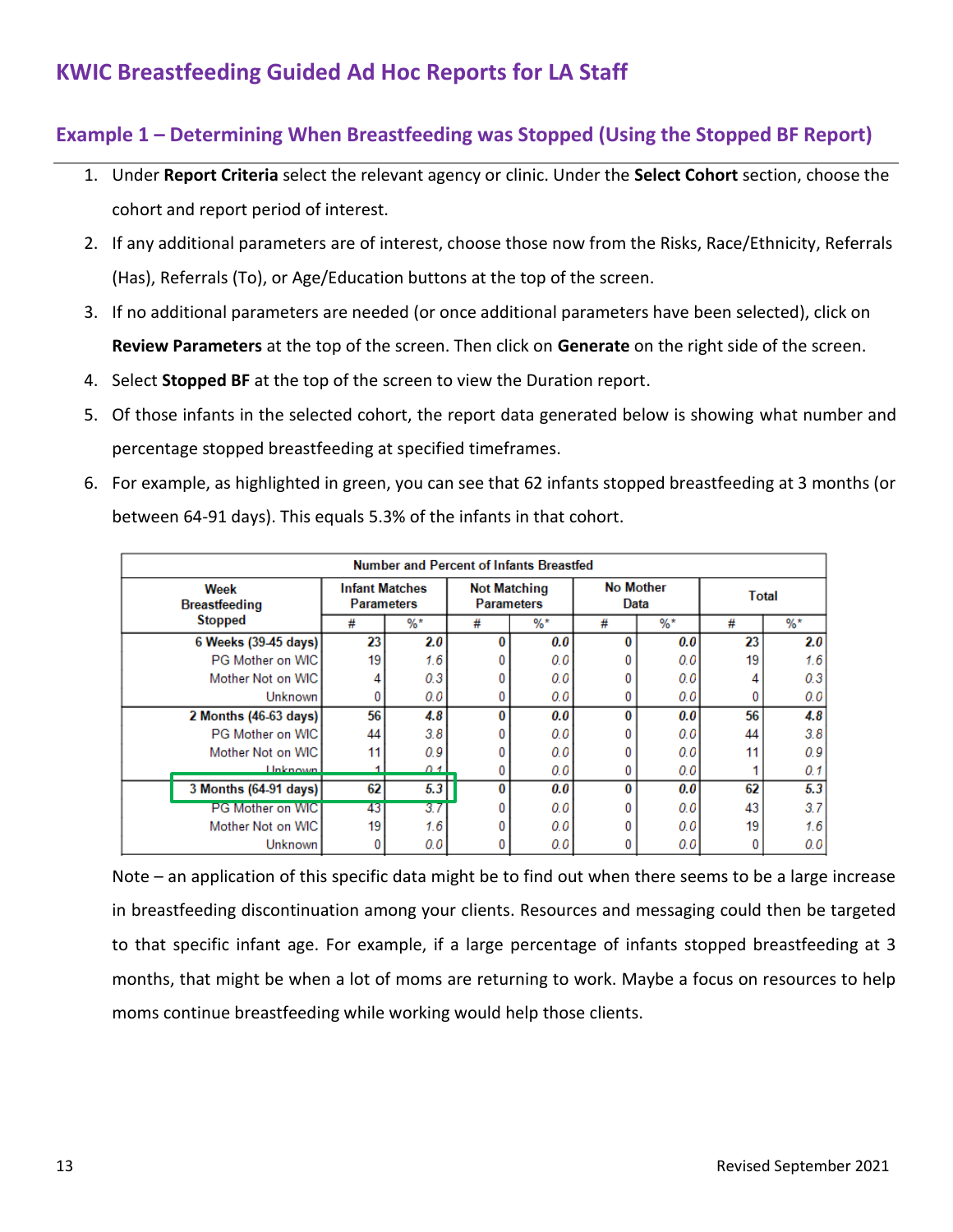#### **Example 2 – Determining Breastfeeding Duration (Using the Duration Report)**

- 1. Under **Report Criteria** select the relevant agency or clinic. Under the **Select Cohort** section, choose the cohort and report period of interest.
- 2. If any additional parameters are of interest, choose those now from the Risks, Race/Ethnicity, Referrals (Has), Referrals (To), or Age/Education buttons at the top of the screen.
- 3. If no additional parameters are needed (or once additional parameters have been selected), click on **Review Parameters** at the top of the screen. Then click on **Generate** on the right side of the screen.
- 4. Select **Duration** at the top of the screen to view the Duration report.
- 5. Of those infants in the selected cohort, the report data generated below is showing the number and percentages that were being breastfed at specified durations.
- 6. For example, as highlighted in green, you can see that 386 infants were breastfed at 6 months. This equals 33.1% of the infants in that cohort.

|                                | <b>Number and Percent of Infants Breastfed</b> |                                            |   |                                          |   |                          |     |              |  |  |  |
|--------------------------------|------------------------------------------------|--------------------------------------------|---|------------------------------------------|---|--------------------------|-----|--------------|--|--|--|
| <b>Duration</b>                |                                                | <b>Infant Matches</b><br><b>Parameters</b> |   | <b>Not Matching</b><br><b>Parameters</b> |   | <b>No Mother</b><br>Data |     | <b>Total</b> |  |  |  |
|                                | #                                              | $%$ *                                      | # | $%$ *                                    | # | $%$ *                    | #   | $%$ *        |  |  |  |
| 5 Months (120-154 days)        | 436                                            | 37.4                                       | 0 | 0.0                                      | 0 | 0.0                      | 436 | 37.4         |  |  |  |
| PG Mother on WIC               | 326                                            | 28.0                                       |   | 0.0                                      |   | 0.0                      | 326 | 28.0         |  |  |  |
| Mother Not on WIC              | 108                                            | 9.3                                        |   | 0.0                                      |   | 0.0                      | 108 | 9.3          |  |  |  |
| <b>Holzpown</b>                | $\mathbf{\Omega}$                              | 0.2                                        | 0 | 0.0                                      | 0 | 0.0                      |     | 0.2          |  |  |  |
| 6 Months (155-182 days)        | 386                                            | 33.1                                       | 0 | 0.0                                      | 0 | 0.0                      | 386 | 33.1         |  |  |  |
| <b>PG Mother on WIC</b>        | 293                                            | 25.2                                       |   | 0.0                                      |   | 0.0                      | 293 | 25.2         |  |  |  |
| Mother Not on WIC              | 91                                             | 7.8                                        |   | 0.0                                      |   | 0.0                      | 91  | 7.8          |  |  |  |
| <b>Unknown</b>                 | 2                                              | 0.2                                        | 0 | 0.0                                      | 0 | 0.0                      |     | 0.2          |  |  |  |
| 7 Months (183-210 days)        | 360                                            | 30.9                                       | 0 | 0.0                                      | 0 | 0.0                      | 360 | 30.9         |  |  |  |
| PG Mother on WIC               | 275                                            | 23.6                                       |   | 0.0                                      |   | 0.0                      | 275 | 23.6         |  |  |  |
| Mother Not on WIC              | 83                                             | 7.1                                        |   | 0.0                                      |   | 0.0                      | 83  | 7.1          |  |  |  |
| Unknown                        | 2                                              | 0.2                                        | 0 | 0.0                                      |   | 0.0                      |     | 0.2          |  |  |  |
| $> 7$ Months ( $> = 211$ days) | 343                                            | 29.4                                       | 0 | 0.0                                      | 0 | 0.0                      | 343 | 29.4         |  |  |  |
| PG Mother on WIC               | 263                                            | 22.6                                       |   | 0.0                                      |   | 0.0                      | 263 | 22.6         |  |  |  |
| Mother Not on WIC              | 78                                             | 6.7                                        |   | 0.0                                      |   | 0.0                      | 78  | 6.7          |  |  |  |
| <b>Unknown</b>                 | 2                                              | 0.2                                        |   | 0.0                                      |   | 0.0                      |     | 0.2          |  |  |  |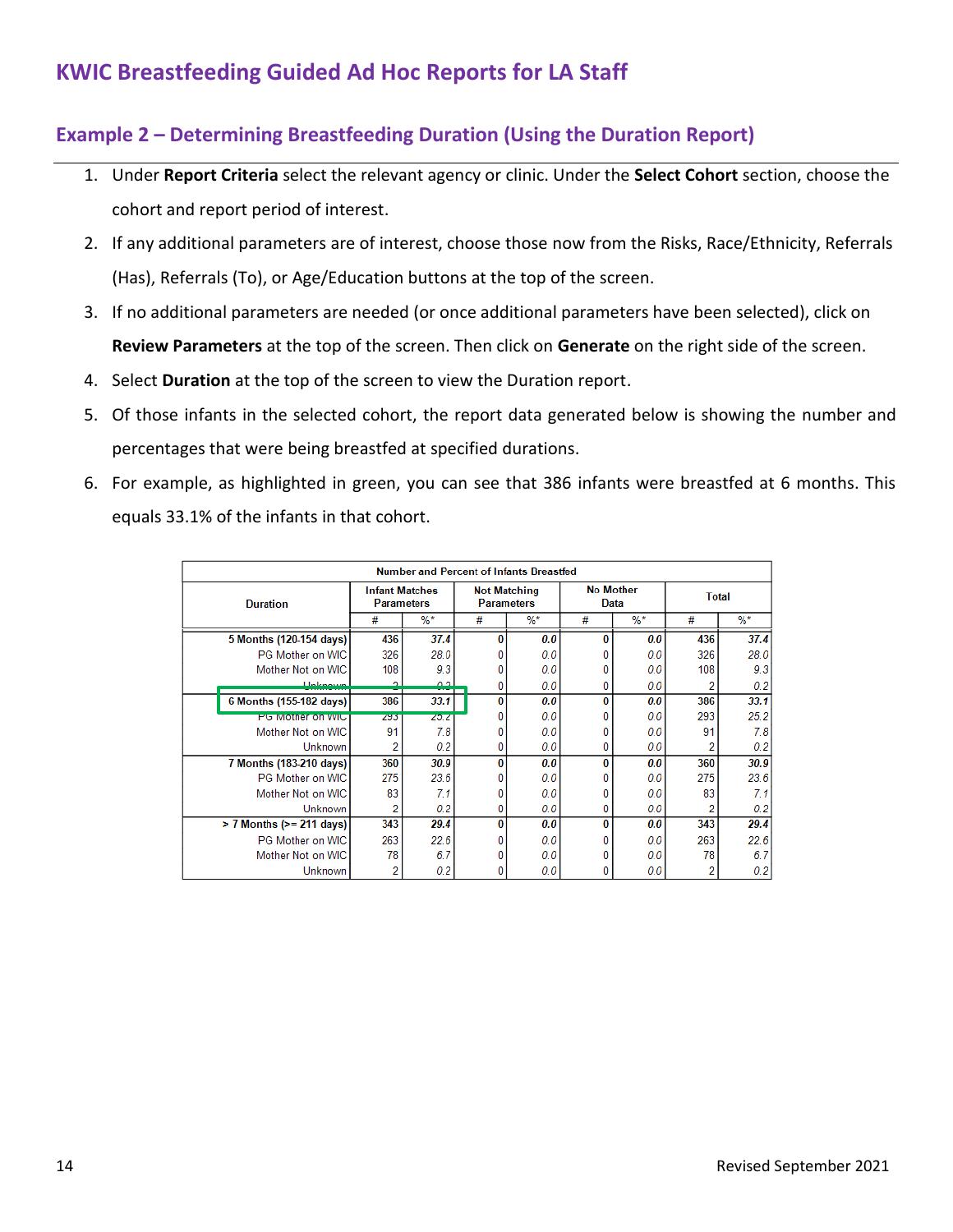#### **Example 3 – Determining Breastfeeding Incidence (Using the Incidence Report)**

- 1. Under **Report Criteria** select the relevant agency or clinic. Under the **Select Cohort** section, choose the cohort and report period of interest.
- 2. If any additional parameters are of interest, choose those now from the Risks, Race/Ethnicity, Referrals (Has), Referrals (To), or Age/Education buttons at the top of the screen.
- 3. If no additional parameters are needed (or once additional parameters have been selected), click on **Review Parameters** at the top of the screen. Then click on **Generate** on the right side of the screen.
- 4. Select **Incidence** at the top of the screen to view the Incidence report.
- 5. Of those infants in the selected cohort, the report data generated below is showing the number and percentages that were ever and never breastfed. Reminder that when you are asked for Incidence data, this is equal to "Ever" (those infants that were ever breastfed).
- 6. For example, as highlighted in green, you can see that 957 infants in the selected cohort were ever breastfed. This equals 82.1% of the infants in that cohort. Another way to say that, is that there was an 82.1% incidence rate in that cohort. This data also tells you that the opposite – that 17.2% of those infants were Never breastfed.

| Number and Percent of Infants Breastfed |        |                                            |       |                                          |   |                          |   |              |       |       |
|-----------------------------------------|--------|--------------------------------------------|-------|------------------------------------------|---|--------------------------|---|--------------|-------|-------|
| <b>Breastfeeding</b><br>Incidence       |        | <b>Infant Matches</b><br><b>Parameters</b> |       | <b>Not Matching</b><br><b>Parameters</b> |   | <b>No Mother</b><br>Data |   | <b>Total</b> |       |       |
|                                         |        |                                            | $%$ * |                                          | # | $%$ *                    | ┯ | $%$ *        |       | $%$ * |
|                                         | Ever   | 957                                        | 82.1  |                                          |   | 0.0                      |   | 0.0          | 957   | 82.1  |
|                                         | Never  | 200                                        | 17.2  |                                          |   | 0.0                      |   | 0.0          | 200   | 17.2  |
| <b>Unknown</b>                          |        |                                            | 0.7   |                                          |   | 0.0                      |   | 0.0          |       | 0.7   |
|                                         | Totals | 1.165                                      | 100.0 |                                          |   | 0.0                      |   | 0.0          | 1.165 | 100.0 |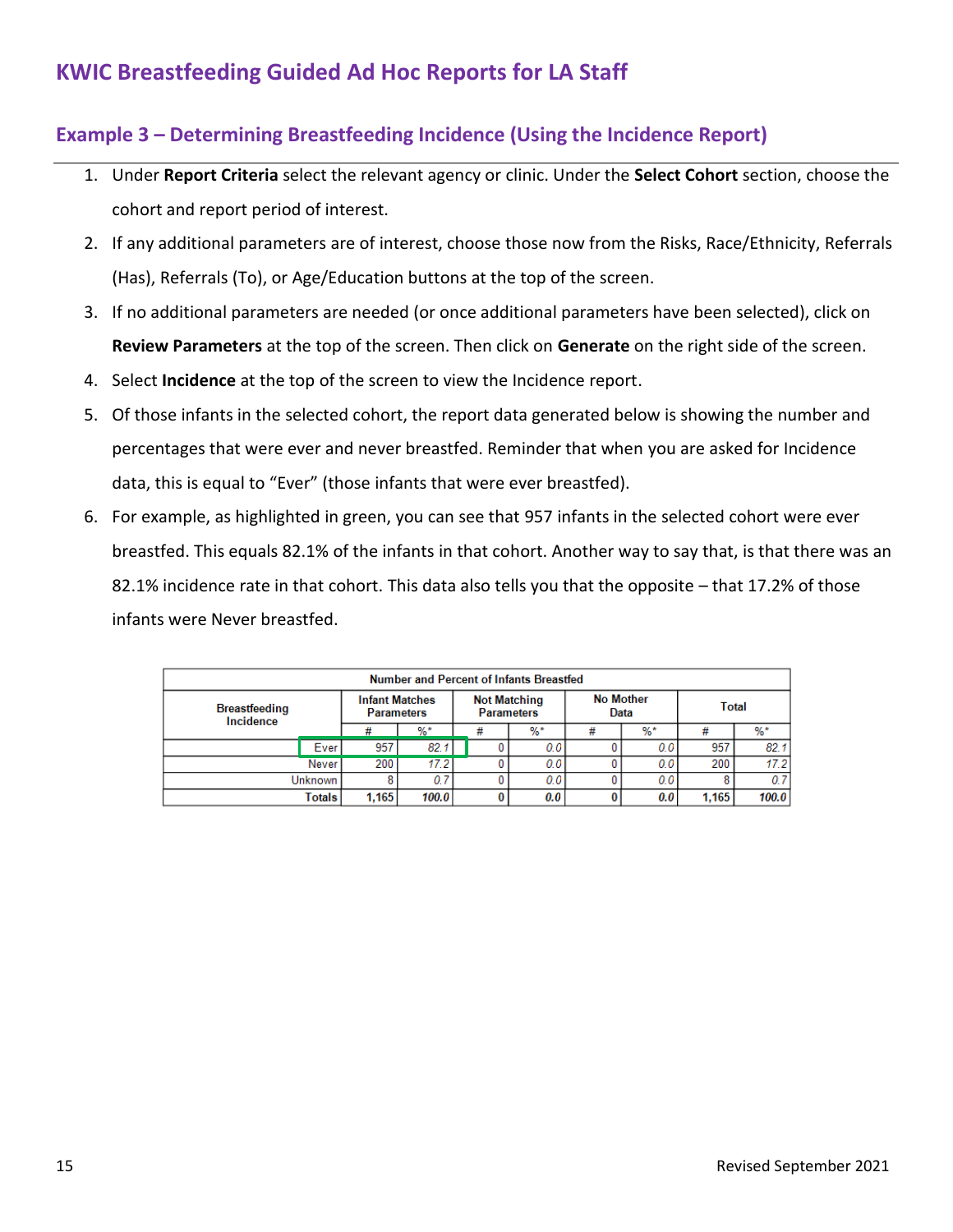#### **Example 4 – Calculating Initiation Rates Through 6 Months (Using Client Detail Report)**

- 1. Under **Report Criteria** select the relevant agency or clinic. Under the **Select Cohort** section, choose 7th month (reminder, choosing the 7<sup>th</sup> month cohort will provide data for all infants through the 6<sup>th</sup> month). Choose the report period of interest.
- 2. If any additional parameters are of interest, choose those now from the Risks, Race/Ethnicity, Referrals (Has), Referrals (To), or Age/Education buttons at the top of the screen.
- 3. If no additional parameters are needed (or once additional parameters have been selected), click on **Review Parameters** at the top of the screen. Then click on **Generate** on the right side of the screen.
- 4. Select **Client Detail** at the top of the screen to view the Client Detail report.
- 5. Using the Client Detail window at the top of the screen, note the **Record Count** (highlighted in green

#### below) for **All BF Statuses**.

| Stopped BF Duration Incidence Client Detail |                  |                    |             |
|---------------------------------------------|------------------|--------------------|-------------|
| <b>Client Detail</b>                        |                  | <b>BF Status:</b>  | $\sqrt{AB}$ |
| Tree View: O Expand Tree @ Collapse Tree    |                  | Exclusively Mostly |             |
| Client View: ◉ Show All ○ Match Only        |                  | $\Box$ Limited     | Stopped     |
|                                             | Record Count 173 | $\Box$ Ever        | Never       |
|                                             |                  |                    |             |

6. In the **BF Status** window, select **Ever**. Note that the **Record Count** changed. It is now showing only the

number in the selected cohort that ever breastfed.

| Stopped BF Duration Incidence Client Detail |                  |                      |                |
|---------------------------------------------|------------------|----------------------|----------------|
| <b>Client Detail</b>                        |                  | <b>BF Status:</b>    | $\Box$ All     |
| Tree View: O Expand Tree @ Collapse Tree    |                  | Exclusively Mostly   |                |
| Client View: ◉ Show All ○ Match Only        |                  | $\Box$ Limited       | $\Box$ Stopped |
|                                             |                  | $\triangledown$ Ever | Never          |
|                                             | Record Count 152 |                      |                |

You can calculate the percentage of infants that initiated breastfeeding by dividing the Record Count

from step 6 (# ever breastfed) by the Record Count from step 5 (# of total infants).

**152 Infants EVER breastfed / 173 Total Infants x 100 = 87.9% Initiation**

#### **OR**

In the Report Status Comparative Calculation section of the report, from the first drop down box,

select "Ever". The incidence rate will calculate for you using the same manual formula described

above.

| Report Status Comparative Calculation |                                       |
|---------------------------------------|---------------------------------------|
| <b>BF Status of Ever</b>              | from All<br>87.9%<br>$\sim$<br>$\sim$ |
| Exclusive                             |                                       |
| Limited                               |                                       |
| Mostly                                |                                       |
| Stopped                               |                                       |
| Ever                                  |                                       |
| <b>Never</b>                          |                                       |